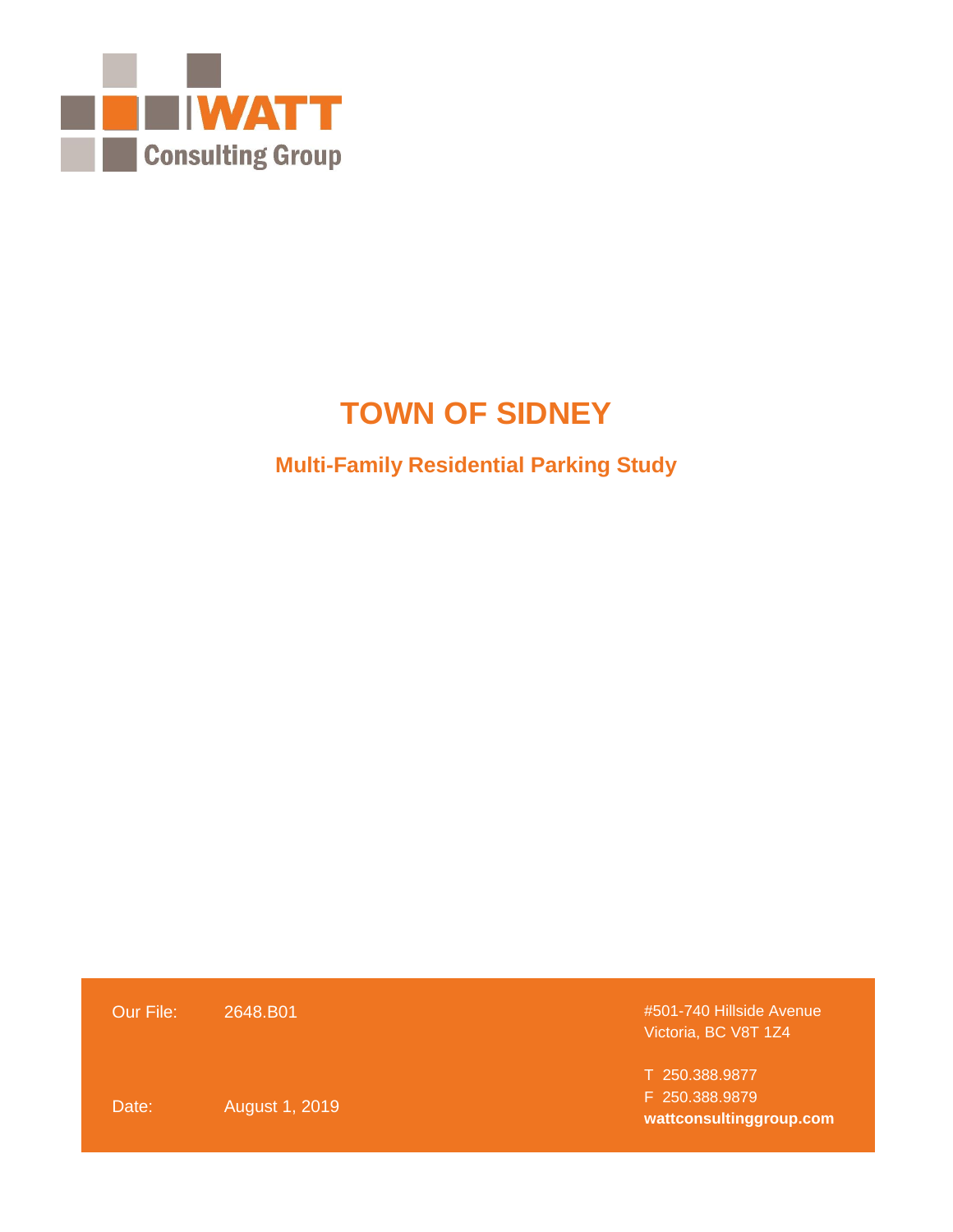

# **EXECUTIVE SUMMARY**

Watt Consulting Group was retained by the Town of Sidney to develop the Sidney Multi-Family Residential Parking Study. The purpose of the study is to understand the rate of parking utilization in multi-family apartment buildings across the Town, as well as how it compares to current bylaw direction within the Town and other municipalities in the Capital Region. According to the Town's Off-Street Parking & Loading Bylaw, which was recently updated and adopted in September 2017, the required parking supply for multi-family apartment buildings is 1.0 space per unit. However, some recent development proposals have included a parking supply rate below the Town's minimum requirement.

This study seeks to answer the following questions:

- 1. What is the rate of resident parking utilization (i.e., demand) in Sidney's multi-family apartment buildings?
- 2. Is parking being oversupplied or undersupplied in Sidney's multi-family apartment buildings?
- 3. Is parking demand in the Town influenced by demand factors such as housing tenure (i.e. rental or condominium), location, building age, and unit type?

Observations were used to determine the parking supply, occupancy and utilization of each building. The project team conducted observations at 34 multi-family apartment buildings, of which 7 were market rental buildings<sup>1</sup> and 27 were strata condominium<sup>2</sup> buildings. This represented a total of 739 units. One limitation of the sample is the uncertainty with the proportion of condominium units being rented. This study assumed that people living in condominium units are predominantly owners of those units. The buildings were selected to be representative of the range of multi-family housing types and locations found within the Town.

Observations were conducted on two different weekdays in May 2019 between 9:00pm and 10:30pm—times that align with best practices for determining peak parking utilization in residential buildings. In addition, the team contacted each selected study site to conduct a short interview. The purpose of the interviews was to verify and/or obtain information related to parking utilization for residents and visitors. Data was provided by telephone and/or email by building managers and strata presidents. There was a 65% response rate (22 out of 34 buildings) where information was provided over the phone or via email.

The following terminology is being used throughout the document and can be found in more detail in **Section 3.4**.

 $\overline{a}$ <sup>1</sup> Apartment building secured as rental in perpetuity through a legal agreement and/or is not stratified

<sup>&</sup>lt;sup>2</sup> Apartment building regulated by the Strata Property Act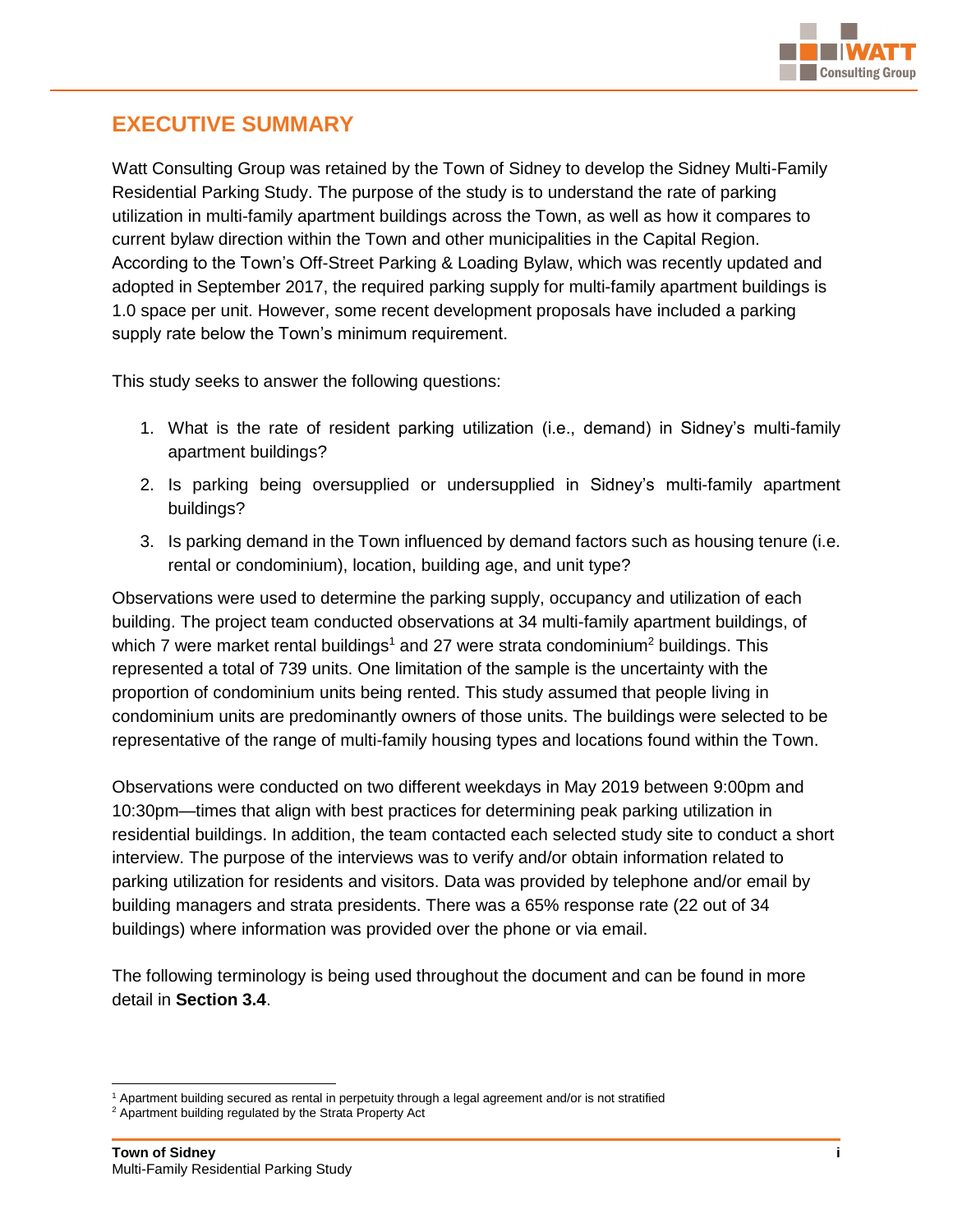

**Parking Supply |** Used to describe the number of vehicle parking spaces provided on a per unit basis (*Number of parking spaces / number of units).*

**Parking Utilization** | Used to measure the number of vehicles typically present in a building on a per unit basis. *(Number of vehicles / number of units).*

**Parking Occupancy |** Used to measure how many of the supplied parking spaces are typically used by vehicles. *(Number of vehicles / number of parking spaces).*

**Parking Oversupply / Undersupply Estimate |** Used to describe the extent to which there are more or less parking spaces supplied than used. (*Parking supply – parking utilization) / parking supply*.

The key results are as follows:

- Parking supply = 1.12 parking spaces per unit.
- Parking utilization  $= 0.95$  vehicles per unit.
- Parking occupancy =  $87\%$  of all available parking spaces.
- **•** Parking oversupply / undersupply estimate  $= 22\%$  oversupply of parking.

Further, this study tested the relationship between parking utilization and various demand factors to determine whether there is a correlation. The following demand factors were used:

| <b>Unit Type</b>     | <b>Housing Tenure</b>     | <b>OCP Designation</b> |
|----------------------|---------------------------|------------------------|
| (Number of bedrooms) | (Rental vs Condominium)   | (COM-1 vs RES-3)       |
| <b>Building Age</b>  | <b>Parking Supply</b>     | <b>Walkability</b>     |
| (Year built)         | (Parking spaces per unit) | (Walk Score)           |

Based on the analysis, the following key conclusions were identified:

- Based on the analysis conducted and the use of demand ratios by unit type from best practices, studio and 1-bedroom units have at most one vehicle.
- Parking utilization between condominium and rental apartment buildings differed with 0.97 vehicles per unit and 0.86 vehicles per unit, respectively.
- Apartment buildings in the Downtown Commercial zone (COM-1) have similar parking supply and demand with the buildings in the Multi-family Residential zone (RES-3). However, parking oversupply is higher for RES-3 buildings (see **Figure 2** on pg.3).
- Apartment buildings built since the 1990s have demonstrated a smaller parking oversupply than buildings built before the 1990s, which indicates that supply is meeting or close to meeting—actual parking demand.
- Walkability has an impact on parking demand.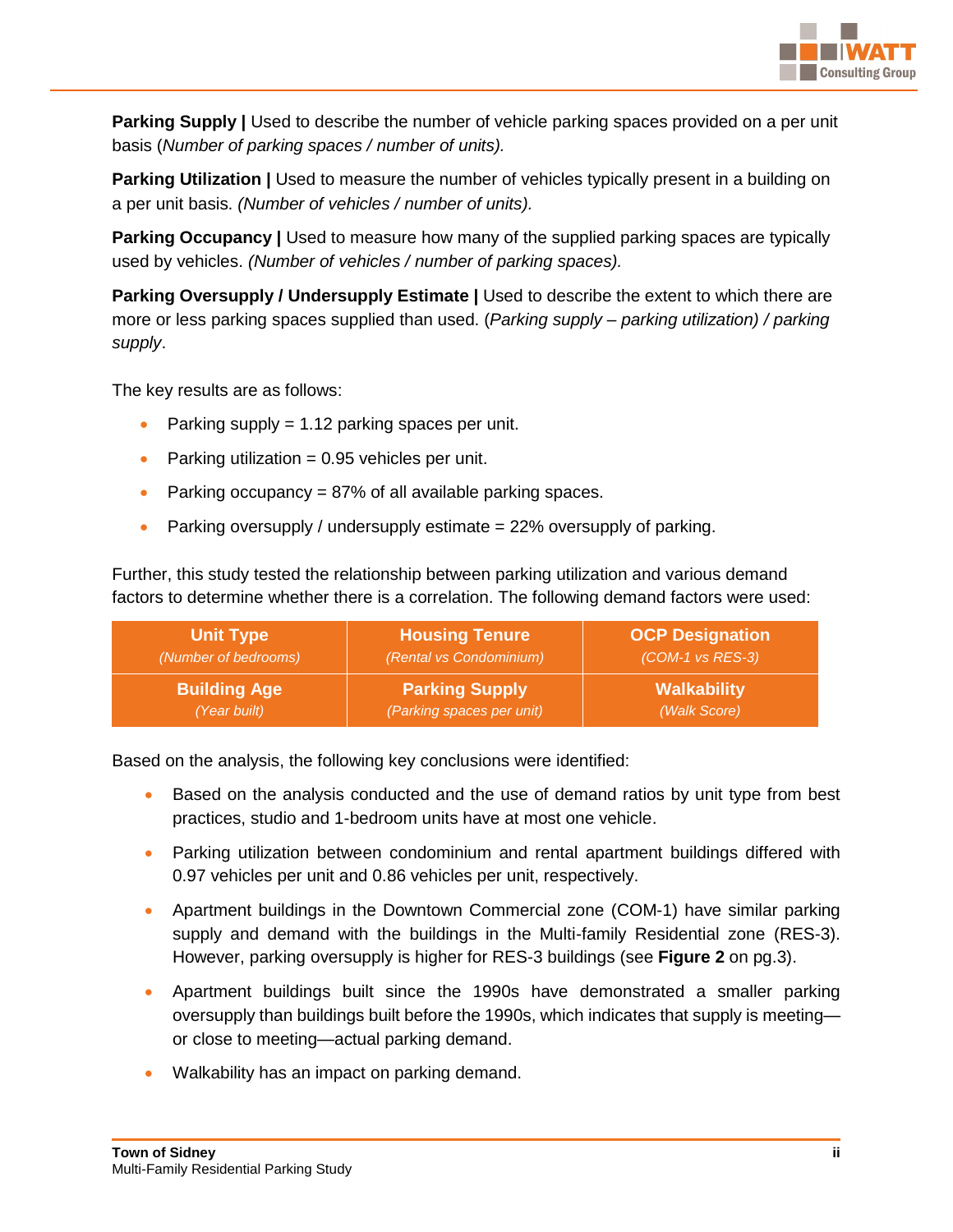

# **TABLE OF CONTENTS**

| 1.0 |                                                                     |                |  |
|-----|---------------------------------------------------------------------|----------------|--|
| 2.0 |                                                                     |                |  |
| 3.0 | 3.1<br>3.2<br>3.3                                                   | 3.3.1<br>3.3.2 |  |
|     | 3.4                                                                 | 3.4.1<br>3.4.2 |  |
|     | 3.5                                                                 |                |  |
| 4.0 | 4.1<br>4.2<br>4.3<br>4.4<br>4.5<br>4.6<br>4.7<br>4.8<br>4.9<br>4.10 |                |  |
| 5.0 |                                                                     |                |  |
|     |                                                                     |                |  |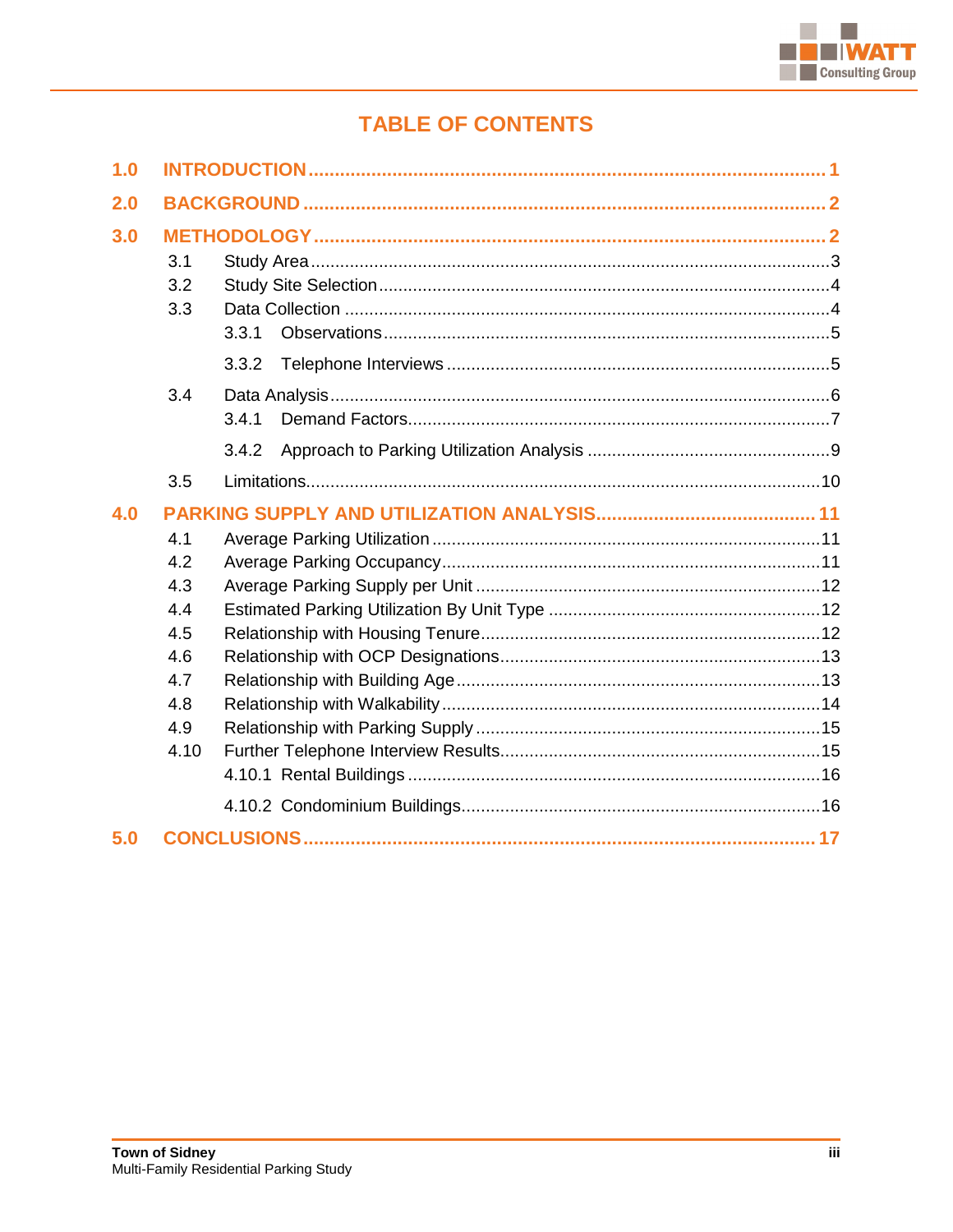

# <span id="page-4-0"></span>**1.0 INTRODUCTION**

Watt Consulting Group was retained by the Town of Sidney to develop the Sidney Multi-Family Residential Parking Study. The purpose of the study is to understand the rate of parking utilization in multi-family apartment buildings across the Town, as well as how it compares to current bylaw direction within the Town and other municipalities in the Capital Region. According to the Town's Off-Street Parking & Loading Bylaw, which was recently updated and adopted in September 2017, the required parking supply for multi-family apartment buildings is 1.0 space per unit. However, some recent development proposals have included a parking supply rate below the Town's minimum requirement.

This study seeks to answer the following questions:

- 1. What is the rate of resident parking utilization (i.e., demand) in Sidney's multi-family apartment buildings?
- 2. Is parking being oversupplied or undersupplied in Sidney's multi-family apartment buildings?
- 3. Is parking demand in the Town influenced by demand factors such as housing tenure (i.e. rental or strata condominium), location, building age, and unit type?



*FIGURE 1: AERIAL VIEW OF SIDNEY Source: ROYAL LEPAGE*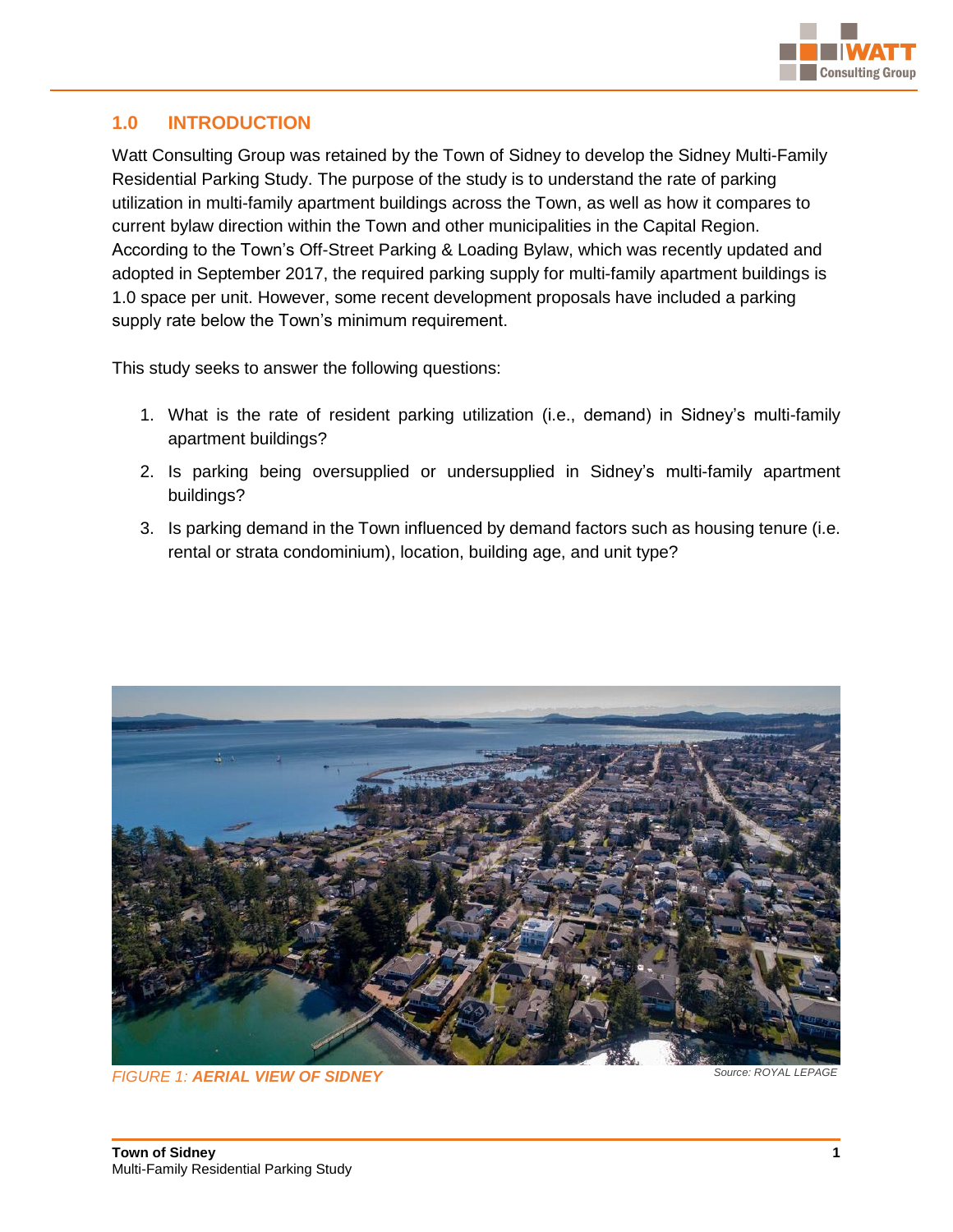

# <span id="page-5-0"></span>**2.0 BACKGROUND**

The Town's demographic and travel characteristics were reviewed to understand the larger context of parking within the community.

The Town's population grew slightly (4.4%) from 2011 to 2016, reaching a population of 11,672. Sidney has one of the highest average population ages within the region, at 54.6 compared to 44.4 for the Capital Regional District (CRD) as a whole. Approximately 41% of the population is 65 years and older. By 2016, the Town had registered a total number of 1,760 rental and condominium apartments in multi-family buildings.<sup>3</sup>

Based on the 2016 Statistics Canada Census, the main mode of commuting for the employed labour force of Sidney is driving one's own vehicle (69%). About 7% of Sidney residents use public transit to commute to work and  $4\%$  use a bicycle to commute. The safe and walkable<sup>4</sup> environment of the Town of Sidney helps explain why 14% of the employed labour force walks to work, compared to 7% for the province and 10% for the CRD.

Based on the 2017 CRD Household Travel Survey, the Town of Sidney has a rate of 0.75 vehicles per person, with 47% of the households having one vehicle.<sup>5</sup> The survey also identified that 34% of the trips within the Town of Sidney are being done by walking, which is double the percentage identified in the 2016 Census that focused only on commuting travel behavior for the employed labour force.

# <span id="page-5-1"></span>**3.0 METHODOLOGY**

The project team developed the methodology for the study in partnership with the Town. This section presents an overview of the study area and study sites, as well as the data collection process and specific methods for the parking demand analysis.

The general process of the study involved:

- Confirming the study area.
- Determining the representative sites to be analyzed.
- Collecting data via observation and telephone interviews.
- Organizing data based on the identified demand factors.

[https://dash.harvard.edu/bitstream/handle/1/29663388/Forsyth\\_walkablity\\_082415\\_final.pdf?sequence=1](https://dash.harvard.edu/bitstream/handle/1/29663388/Forsyth_walkablity_082415_final.pdf?sequence=1)<br><sup>5</sup> Malatest. (2017). 2017 Capital Regional District Origin Destination Household Travel Survey. Available online at: [https://www.crd.bc.ca/docs/default-source/regional-planning-pdf/transportation/crd-2017-od-survey-report20180622](https://www.crd.bc.ca/docs/default-source/regional-planning-pdf/transportation/crd-2017-od-survey-report20180622-sm.pdf?sfvrsn=4fcbe7ca_2) [sm.pdf?sfvrsn=4fcbe7ca\\_2](https://www.crd.bc.ca/docs/default-source/regional-planning-pdf/transportation/crd-2017-od-survey-report20180622-sm.pdf?sfvrsn=4fcbe7ca_2)

 <sup>3</sup> Based on Statistics Canada designation of [a] apartment in a building that has five or more storeys and [b] apartment in a building that has fewer than five storeys.

<sup>4</sup> Walkability or walkable places have multiple definitions and interpretations. For the purposes of this study, walkability is defined using Jane's Walk (2013), as follows: "Walkability is a quantitative and qualitative measurement of how inviting or un-inviting an area is to pedestrians. Walking matters more and more to towns and cities as the connection between walking and socially vibrant neighborhoods is becoming clearer. Built environments that promote and facilitate walking – to stores, work, school and amenities – are better places to live, have higher real estate values, promote healthier lifestyles and have higher levels of social cohesion." More information about walkability is available online at: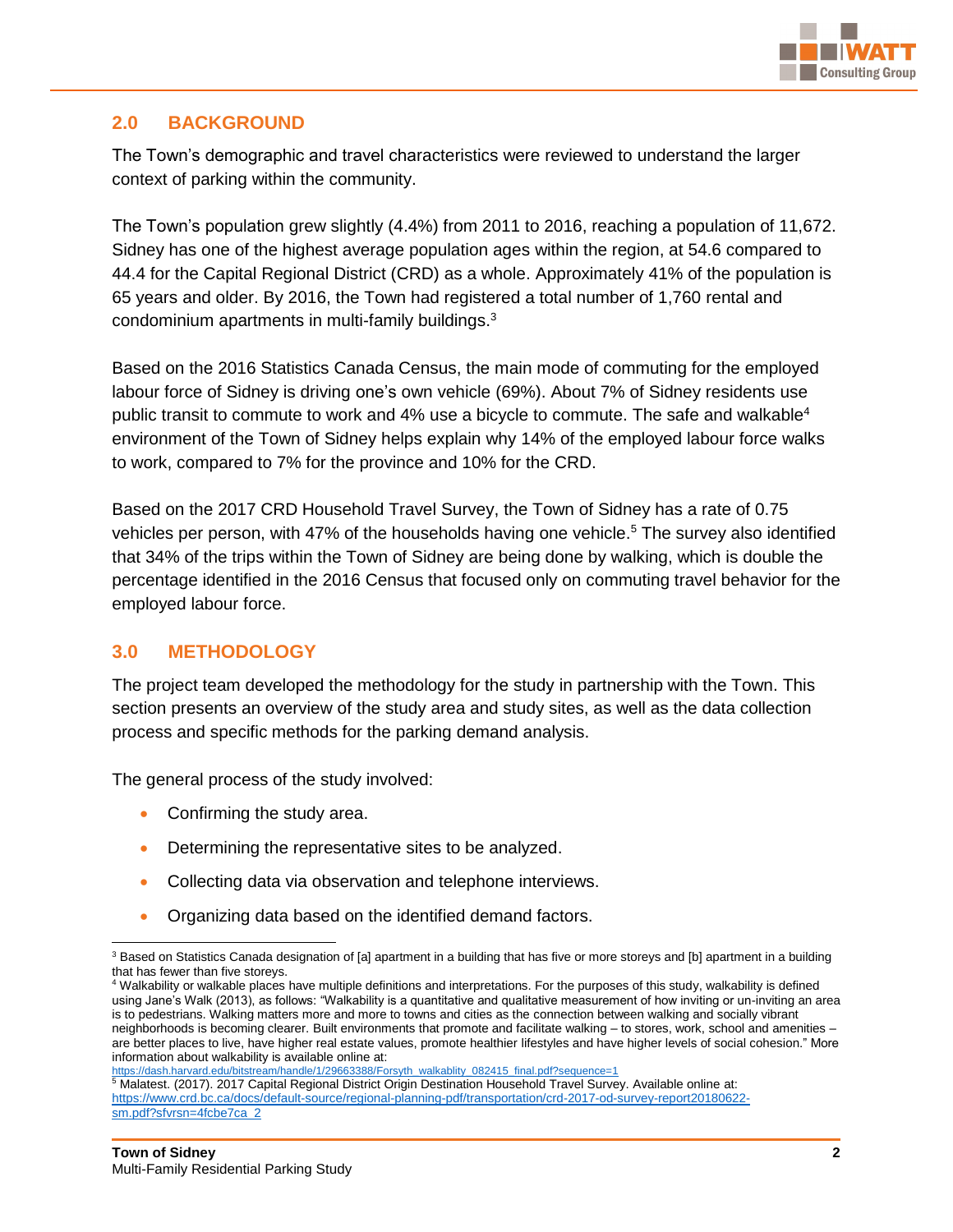

# <span id="page-6-0"></span>**3.1 STUDY AREA**

The broader study area has been set by the boundaries of the Town of Sidney. The specific boundaries of the study area were limited to Official Community Plan designations, which included Downtown Commercial (COM-1) and Multi-Family Residential (RES-3).



*FIGURE 2: STUDY AREA*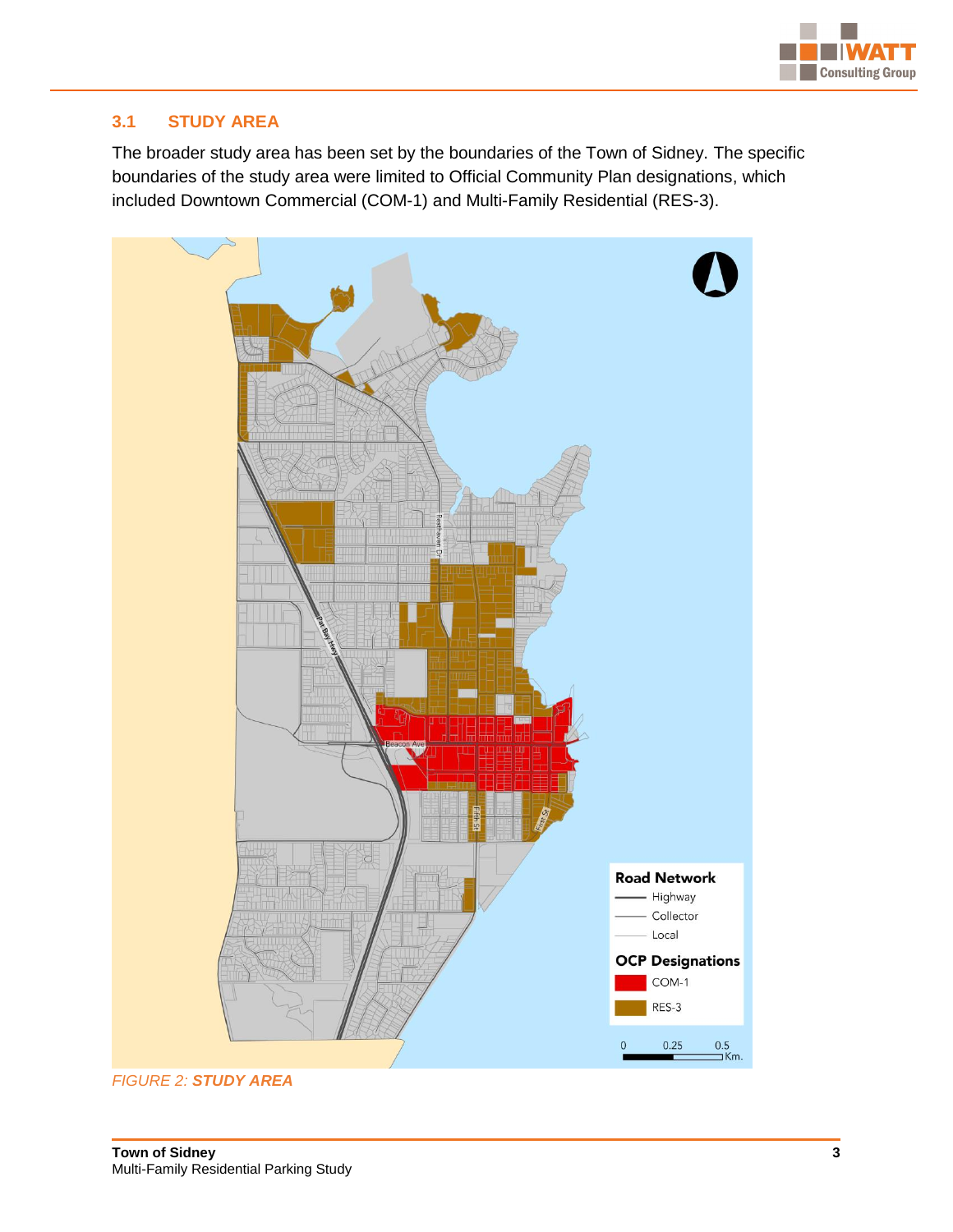

#### <span id="page-7-0"></span>**3.2 STUDY SITE SELECTION**

The study sites were selected based on two primary criteria:

- 1. Location in the relevant OCP designation (COM-1 and RES-3).
- 2. Housing tenure (rental $6$  and strata condominium<sup>7</sup>).

Housing tenure was specifically selected as one of the criterion because it has been identified as a factor that influences parking demand. For instance, research from the City of Victoria found that rental apartments have lower parking demand than strata condominiums (see **Section 3.4.1** for more details). Some units of the condominium buildings might be used as rental units but this study assumed that people living in condominium units are predominantly owners of said units. For the purposes of this study, strata condominiums are henceforth referred to as "condominiums".

The goal of the site selection was to obtain an equal distribution between location and housing tenure. Other secondary criteria that assisted site selection included building age and Walk Score (discussed in more detail in **Section 3.4**). A total of 34 multi-family apartment buildings were selected across the Town of Sidney representing a total of 739 units (**see Table 1)**. Based on the 2017 CRD Household Travel Survey, this represents 42% of the total number of apartment units in the Town (1,760 units). The sites selected did not include any affordable or senior-specific rental sites and as such all rental buildings in this report refer to market rental buildings.

| <b>Housing Tenure</b><br><b>Location</b> | Rental | <b>Condominium</b> | <b>Total</b> |
|------------------------------------------|--------|--------------------|--------------|
| Downtown Commercial (COM-1)              |        | 12                 | 12           |
| Multi-Family Residential (RES - 3)       |        | 15                 | 22           |
| <b>Total</b>                             |        |                    | 34           |

#### *TABLE 1. STUDY SITES BY LOCATION AND HOUSING TENURE*

#### <span id="page-7-1"></span>**3.3 DATA COLLECTION**

Two main types of data collection were used to obtain and verify information used to assess parking supply, occupancy and utilization in the Town. As described further below, these methods included observations of actual parking utilization at the selected sites and short interviews via telephone or email with building managers or strata presidents.

These data were then analyzed, and then tested with the identified demand factors to determine whether there is a correlation with parking demand and various factors, as well as to how these data compare to the existing Bylaw requirement for multi-family apartment buildings.

 $\overline{a}$ <sup>6</sup> Apartment building secured as rental in perpetuity through a legal agreement and/or is not stratified

<sup>7</sup> Apartment building regulated by the Strata Property Act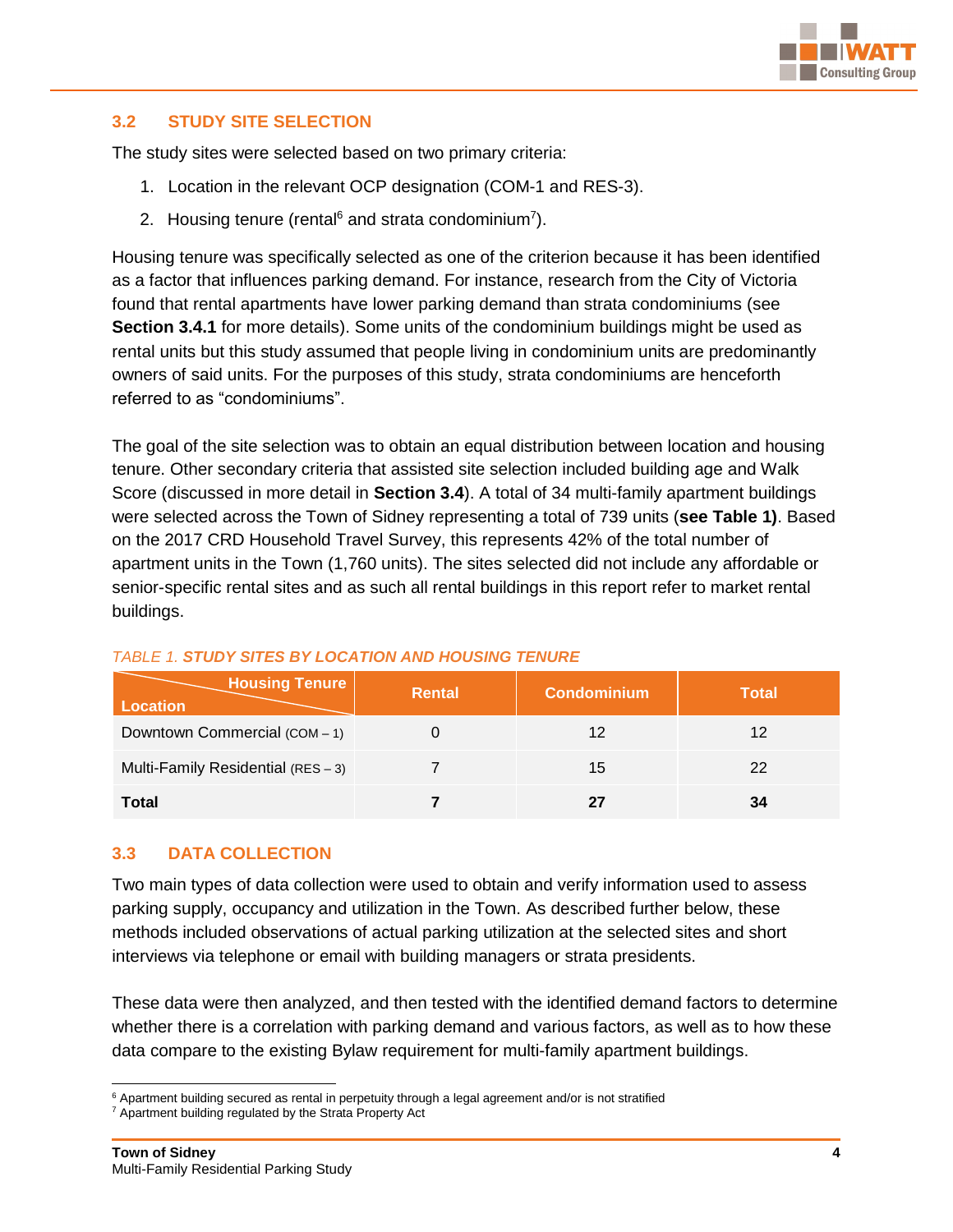

Information regarding the number and type of units, as well as building age was provided by the Town of Sidney. Additional information regarding unit breakdown was provided by Canada Mortgage and Housing Corporation (CMHC).

# <span id="page-8-0"></span>3.3.1 OBSERVATIONS

Observations were used to determine the parking supply, occupancy and utilization of each building. The project team conducted observations at the study sites on two different weekdays in May 2019 between 9:00pm and 10:30pm, which is broadly acknowledged as the time period representing close to peak residential parking conditions.

The observations collected the following data at each site:

- 1. Number of resident parking spaces;
- 2. Number of visitor parking spaces (if they were clearly demarcated); and
- 3. Number of parked vehicles in resident and visitor parking spaces.

One limitation with observations is the fact that an observation may not "catch" all residents while they are home with their parked car on-site. On a typical weeknight, it can be expected that some residents may return home very late at night or the next morning, or may have driven out of town for business or vacation. Some studies, such as the Metro Vancouver Apartment Parking Study, have reported that observations of parking occupancy (percent of stalls occupied by a car or truck) typically increase later in the night.<sup>8</sup> The study recommended that occupancy surveys that start between 9PM – 10:30PM should have a 10% adjustment factor while a survey conducted between 10:30PM and 11:00PM should have a 5% adjustment factor.<sup>9</sup>

To reconcile this limitation, an adjustment factor was applied to the observed parking demand rate to reflect the more reliable vehicle ownership data that was obtained from the telephone interviews (a more detailed discussion of the adjustment factor is provided in **Section 3.4.2**).

#### <span id="page-8-1"></span>3.3.2 TELEPHONE INTERVIEWS

The project team contacted each selected study site to conduct a short interview. The purpose of each interview was to verify and/or obtain information related to parking utilization for residents and visitors. Data was provided by telephone and/or email by building managers and strata presidents. The information provided was considered accurate and reflective of the building's current vehicle ownership status. However, some of responses to the other questions are more qualitative in nature and provide contextual information about the building's parking conditions. There was a 65% response rate (22 out of 34 buildings) that provided information over the phone or via email.

 $\overline{a}$ 

<sup>&</sup>lt;sup>8</sup> Metro Vancouver. (2012). The Metro Vancouver Apartment Parking Study, Technical Report. Available online at: [http://www.metrovancouver.org/services/regional-planning/PlanningPublications/Apartment\\_Parking\\_Study\\_TechnicalReport.pdf](http://www.metrovancouver.org/services/regional-planning/PlanningPublications/Apartment_Parking_Study_TechnicalReport.pdf) 9 Metro Vancouver. (2018). 2018 Regional Parking Study Technical Report. Available online at: [http://www.metrovancouver.org/boards/RegionalPlanning/RPL\\_2019-Mar-8\\_AGE.pdf](http://www.metrovancouver.org/boards/RegionalPlanning/RPL_2019-Mar-8_AGE.pdf)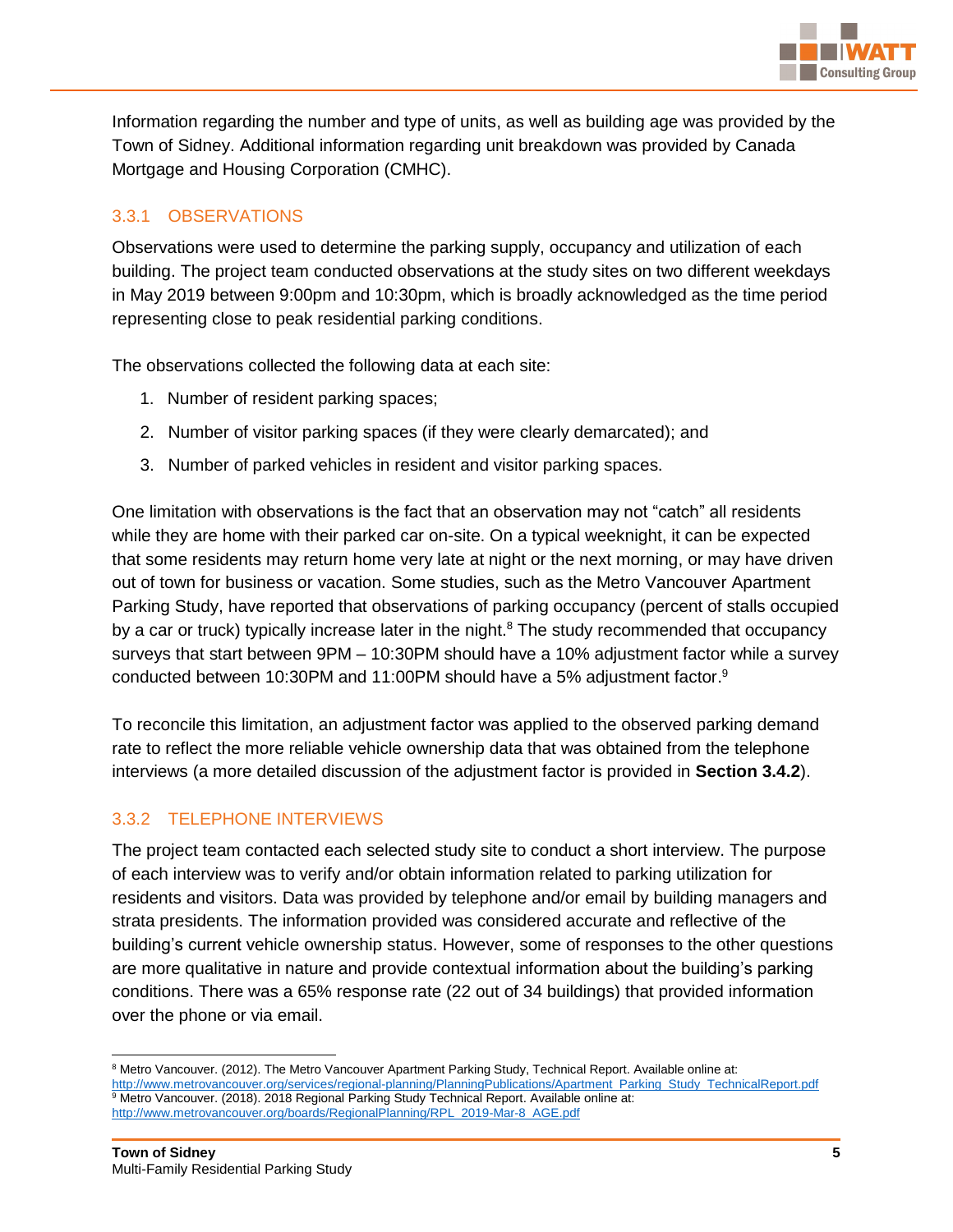

The interviews sought to obtain the following information:

- 1. Total number of resident vehicle parking spaces.
- 2. Number of vehicles registered with the building (i.e. number of vehicle parking spaces that are currently being rented / occupied by tenants).
- 3. Number of designated visitor vehicle parking spaces.
- 4. Whether tenants have to pay for parking separate from their rental or strata fees.
- 5. Any negative impacts / issues associated with paid parking.
- 6. Whether tenants park their vehicle (or second vehicle) on-street.

#### <span id="page-9-0"></span>**3.4 DATA ANALYSIS**

The following section provides clarification on the terminology used throughout this report and the data sources for the parking analysis.

#### **Parking Supply** = *Number of parking spaces / number of units*

Parking supply describes the overall provision of parking spaces on a per unit basis. It is counted by dividing the total number of parking spaces by the total number of units at each building.

#### **Parking Utilization** = *Number of vehicles / number of units*

Parking utilization measures the parking demand for each building. It is calculated by the number of vehicles observed to the total number of units in each multi-family apartment building.

#### **Parking Occupancy** = *Number of vehicles / number of parking spaces*

Parking occupancy measures the number of vehicles observed compared with the total number of parking spaces provided at each building. Parking occupancy verifies whether the expected demand meets the actual parking demand for each site and will therefore determine if the study sites are under-providing or over-providing parking.

# **Parking Oversupply / Undersupply Estimate** = (*Parking supply – parking utilization) / parking supply*

Parking oversupply / undersupply describes the estimated percentage difference between parking supply and parking utilization. It is measured by calculating the difference between parking supply and parking utilization and then divided by the parking supply.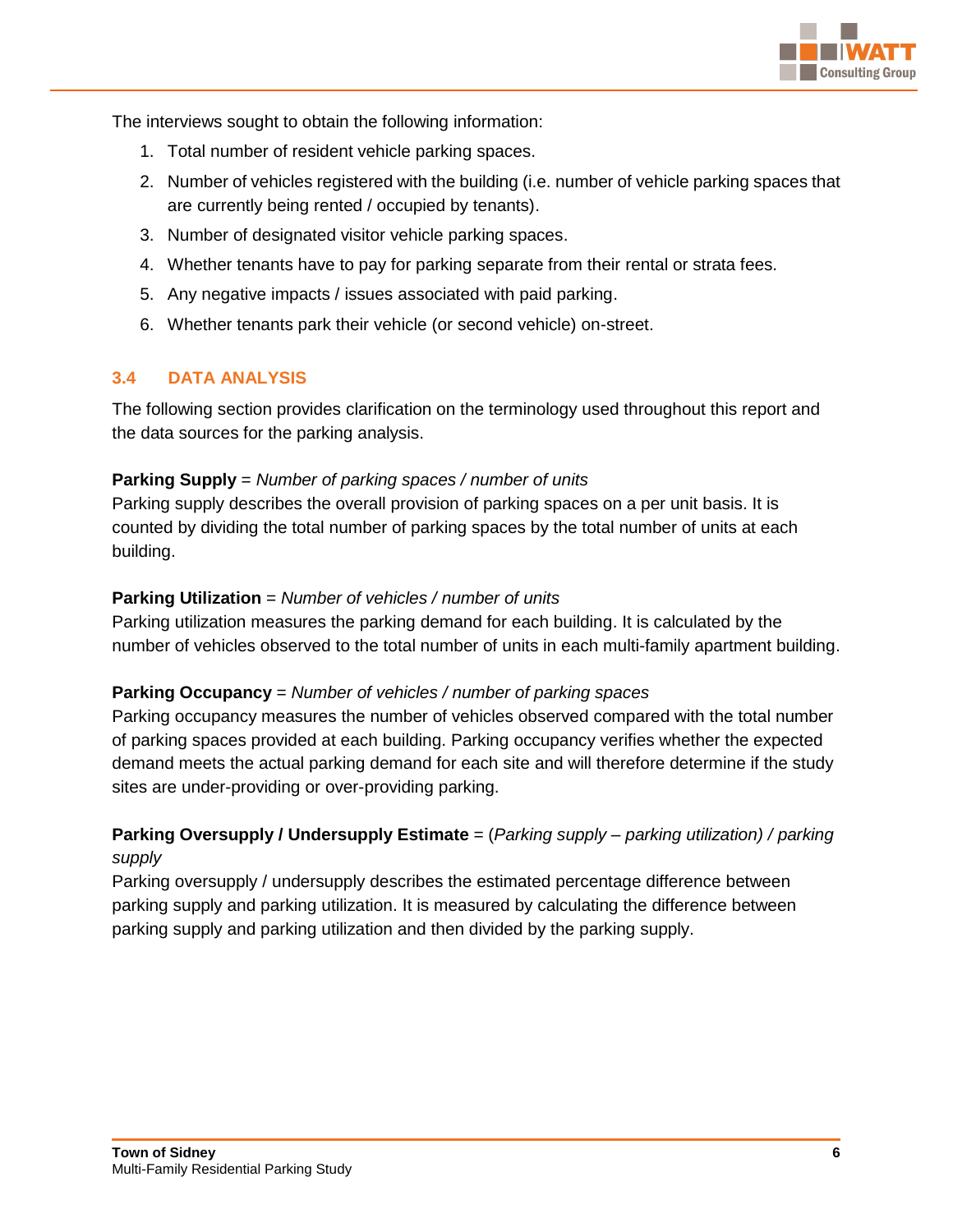

#### <span id="page-10-0"></span>3.4.1 DEMAND FACTORS

Based on relevant research, parking demand appears to be dynamic and influenced by a number of factors. This study took into account various factors that have been identified over time in other parking studies and relevant research, and applied them to the study sites to determine whether a correlation exists between parking demand and the following factors.

#### **Housing Tenure**

Housing tenure refers to whether a unit in the building is rented or owned (such as a condominium). Housing tenure has been identified as a significant factor in influencing parking demand, where research has shown that rental apartments have lower parking demand than condominiums. A study of 103 Multi-family Residential sites (5,600 units) in the City of Victoria concluded that vehicle ownership among condominium units is approximately 1.5-times higher than in rental apartment units.<sup>10</sup> This finding is consistent with studies from Vancouver, BC and Toronto, ON. 11

#### **Unit Type**

Unit type refers to the number of bedrooms provided. Larger units are likely to be inhabited by more people and generally come at a higher cost, which might suggest that occupants have a greater need to own a vehicle(s) and have greater capacity to afford them. In terms of composition, research conducted by Metro Vancouver distinguished the demand ratio per number of bedrooms and tenure as follows:

#### **Rental Units**

- One-bedroom demand is 117% higher than bachelor.
- Two-bedroom demand is 26% higher than one-bedroom.
- Three-bedroom demand is 23% higher than two-bedroom<sup>12</sup>.

#### **Condominium Units**

- One-bedroom demand is 19% higher than bachelor.
- Two-bedroom demand is 30% higher than one-bedroom.
- Three-bedroom demand is 23% higher than two-bedroom.

Unit breakdown information for the selected study sites was provided by BC Assessment and the Canada Mortgage and Housing Corporation (CMHC).

 $\overline{a}$ <sup>10</sup> City of Victoria, Review of Zoning Regulations Bylaw Off-Street Parking Requirements, Working Paper no.3: Parking Demand Assessment, September 2016. Available online: [www.victoria.ca/assets/Departments/Planning~Development/Community~Planning/Documents/Victoria%20Schedule%20C%20Pa](http://www.victoria.ca/assets/Departments/Planning~Development/Community~Planning/Documents/Victoria%20Schedule%20C%20Parking%20Review_Working%20Paper%20no3_FINAL_Sept23-16.pdf) [rking%20Review\\_Working%20Paper%20no3\\_FINAL\\_Sept23-16.pdf](http://www.victoria.ca/assets/Departments/Planning~Development/Community~Planning/Documents/Victoria%20Schedule%20C%20Parking%20Review_Working%20Paper%20no3_FINAL_Sept23-16.pdf)

<sup>11</sup> Metro Vancouver, *Metro Vancouver Apartment Parking Study*, 2012. Available online: [http://public.metrovancouver.org/planning/development/strategy/RGSDocs/Apartment\\_Parking\\_Study\\_TechnicalReport.pdf](http://public.metrovancouver.org/planning/development/strategy/RGSDocs/Apartment_Parking_Study_TechnicalReport.pdf)

City of Toronto, Parking Standards Review: Phase Two Apartment Building/Multi-Unit Block Developments Component, 2007. Available online: [https://www1.toronto.ca/city\\_of\\_toronto/city\\_planning/zoning\\_\\_environment/files/pdf/cansult\\_final\\_apart\\_stds.pdf](https://www1.toronto.ca/city_of_toronto/city_planning/zoning__environment/files/pdf/cansult_final_apart_stds.pdf)

 $12$  The study did not provide relevant data on three-bedroom market rental units. This rate derived from the strata rate of the Metro Vancouver study.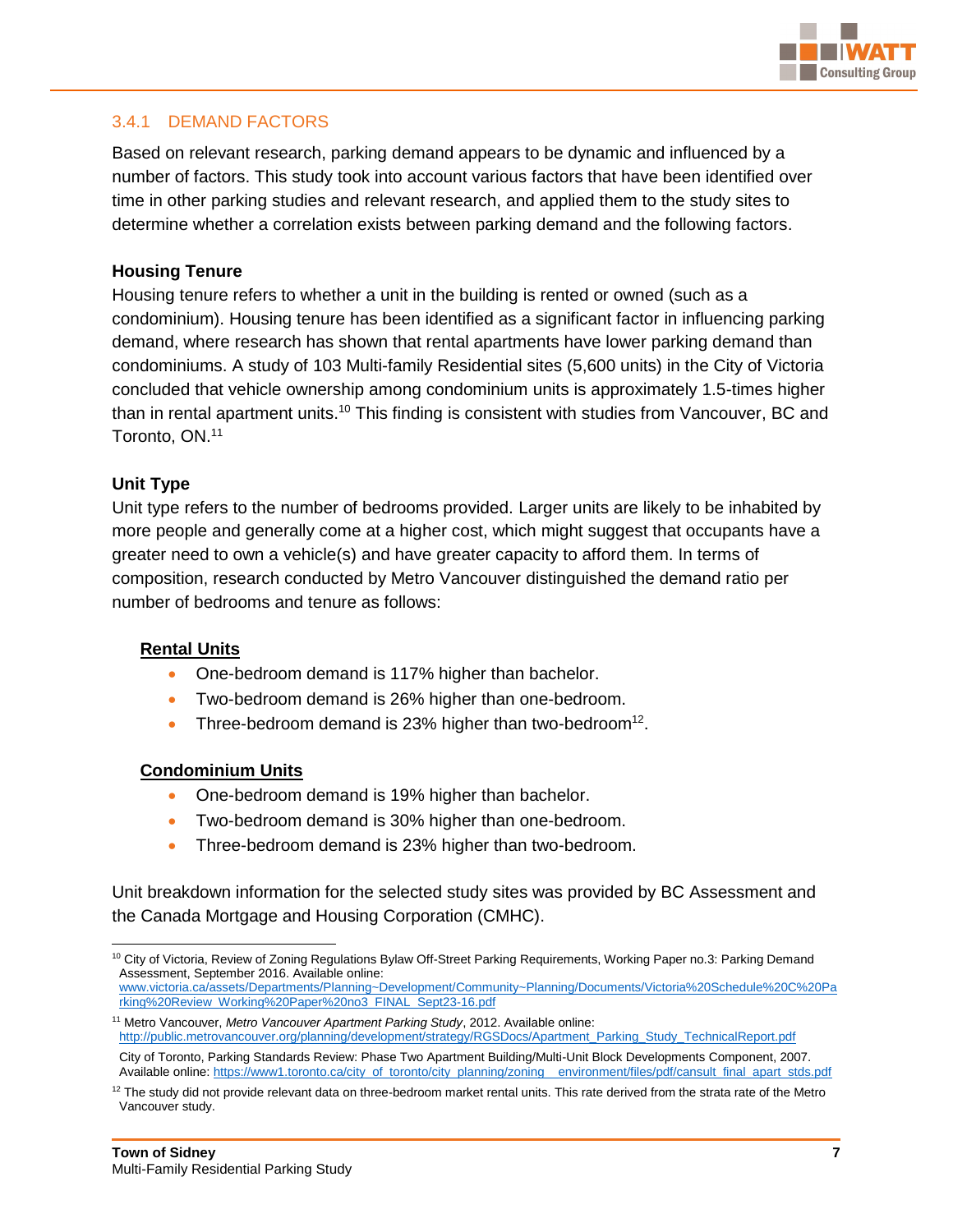

#### **Building Age**

Building age refers to the year a building was built and first occupied. While not always the case, some older multi-family residential buildings over-supply parking due to the time period in which they were constructed when vehicle ownership trends were different and parking requirements may have been higher.

The purpose of including building age as a demand factor is two-fold: [a] to recognize whether building age for multi-family buildings varies considerably in the Town and [b] to determine if building age affects parking demand and supports the hypothesis that newer buildings provide less parking supply as vehicle ownership trends have changed. See **Table 2** below.

| <b>Housing Tenure</b><br><b>Building Age</b> | <b>Rental</b>  | <b>Condominium</b> | <b>Total</b>   |
|----------------------------------------------|----------------|--------------------|----------------|
| $1960 - 70$                                  | $\overline{4}$ |                    | 5              |
| $1970 - 80$                                  | 1              |                    | $\overline{2}$ |
| $1980 - 90$                                  | 2              | 3                  | 5              |
| $1990 - 00$                                  | $\mathbf 0$    | $\overline{4}$     | $\overline{4}$ |
| $2000 - 10$                                  | $\mathbf 0$    | 11                 | 11             |
| $2010 -$                                     | $\mathbf 0$    | $\overline{7}$     | $\overline{7}$ |
| <b>Total</b>                                 | 7              | 27                 | 34             |

#### *TABLE 2. STUDY SITES BY BUILDING AGE AND HOUSING TENURE*

#### **Availability of Off-Street Parking**

Availability of off-street parking refers to the overall number of spaces provided per unit. Research has shown that the greater the parking supply (i.e., parking spaces per unit), the greater the parking utilization will be. A study in New York City demonstrated that off-street parking has a correlation with driving to work both indirectly (by easing car ownership) and directly (by easing car use).<sup>13</sup> The study found that households with a greater number of offstreet parking spaces exhibited higher rates of vehicle ownership and commuting by car. More generally, the study confirms that the parking supply rate approved for a residential building can influence the travel behaviour of future residents; with greater access to parking options, it is easy for residents to choose driving as their primary mode of transportation.

This hypothesis was tested in this study by comparing parking supply and parking utilization.

 <sup>13</sup> Weinberger, R. (2018). Parking Mismanagement: An Rx for Congestion In D. Shoup (Ed.), *Parking and the City* (pp.101-108). New York, NY: Routledge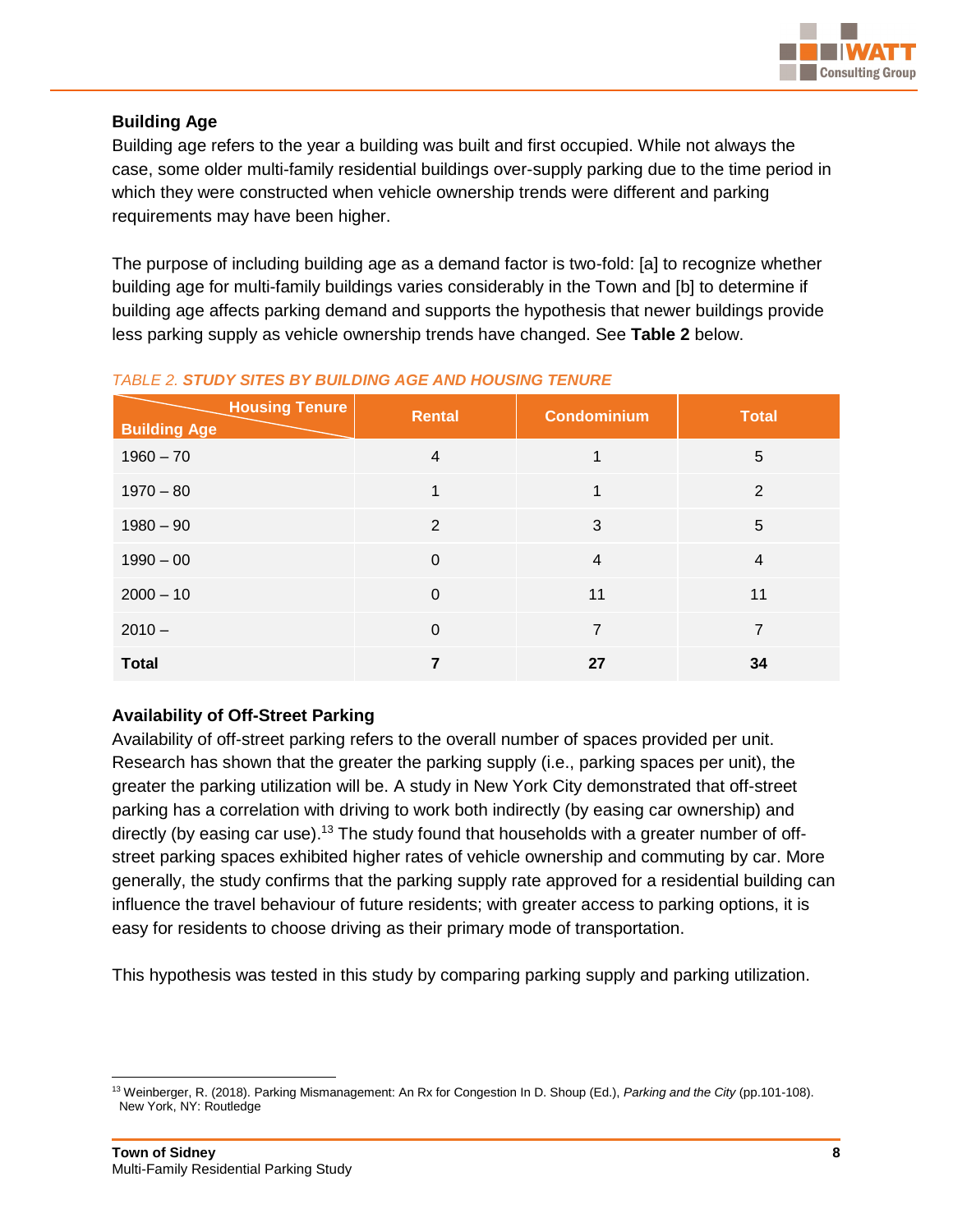

#### **Walk Score**

Walk Score<sup>14</sup> measures walkability on a scale from  $0 - 100$  based on walking routes to destinations such as grocery stores, schools, parks, restaurants, and retail. Buildings in more urban locations generally have lower rates of vehicle ownership due to higher walkability, access to transit, etc. Walk Score has been broken down in the following five categories aligning with Walk Score's methodology:

- **90 – 100**: Walker's Paradise *(Daily errands do not require a car).*
- **70 – 89**: Very Walkable *(Most errands can be accomplished on foot).*
- **50 – 69**: Somewhat Walkable *(Some errands can be accomplished on foot).*
- **25 – 49**: Car-Dependent *(Most errands require a car).*
- **0 – 24**: Car-Dependent *(Almost all errands require a car)*.

Urban areas generally need less parking than suburban or rural areas—a product of the density and mix of uses, access to non-vehicular travel options, and common parking management practices that require motorists to pay for parking.

#### **Location**

Location refers to the physical siting of the building, in this case using the Town's land use designations. The location of each study site is another demand factor that is influenced by Walk Score. Using the Town's Official Community Plan designations, a comparison between the Downtown Commercial (COM-1) and the Multi-Family Residential (RES-3) areas was made to test the hypothesis that buildings in the Downtown Commercial designation have lower parking demand than those in the Multi-Family Residential designation.

#### <span id="page-12-0"></span>3.4.2 APPROACH TO PARKING UTILIZATION ANALYSIS

As described in **Section 3.3**, parking utilization data were obtained from two sources: (1) observations of parking facilities and (2) building managers / strata presidents. Both sources provide an indication of parking demand at each respective building; however, observations may not account for all "missed vehicles" and therefore not represent peak demand. On the contrary, vehicle ownership data retrieved from interviews with building managers / strata presidents is considered accurate and representative of current parking utilization at the building. Vehicle ownership information is actively tracked and monitored by building managers / strata presidents and is therefore considered reliable.

To use the results from both sources, the observed parking demand was compared to the vehicle ownership data obtained for each building through the interview sources, where available. Based on the difference in the average among the two sources, a ratio was developed and applied to the observed parking demand rate to reflect the more reliable vehicle ownership data. Using this methodology, a 22% adjustment factor was applied to the observation data to address the limitation of missed vehicles. This methodological approach

 <sup>14</sup> Walk Score. Available online at[: https://www.walkscore.com/](https://www.walkscore.com/)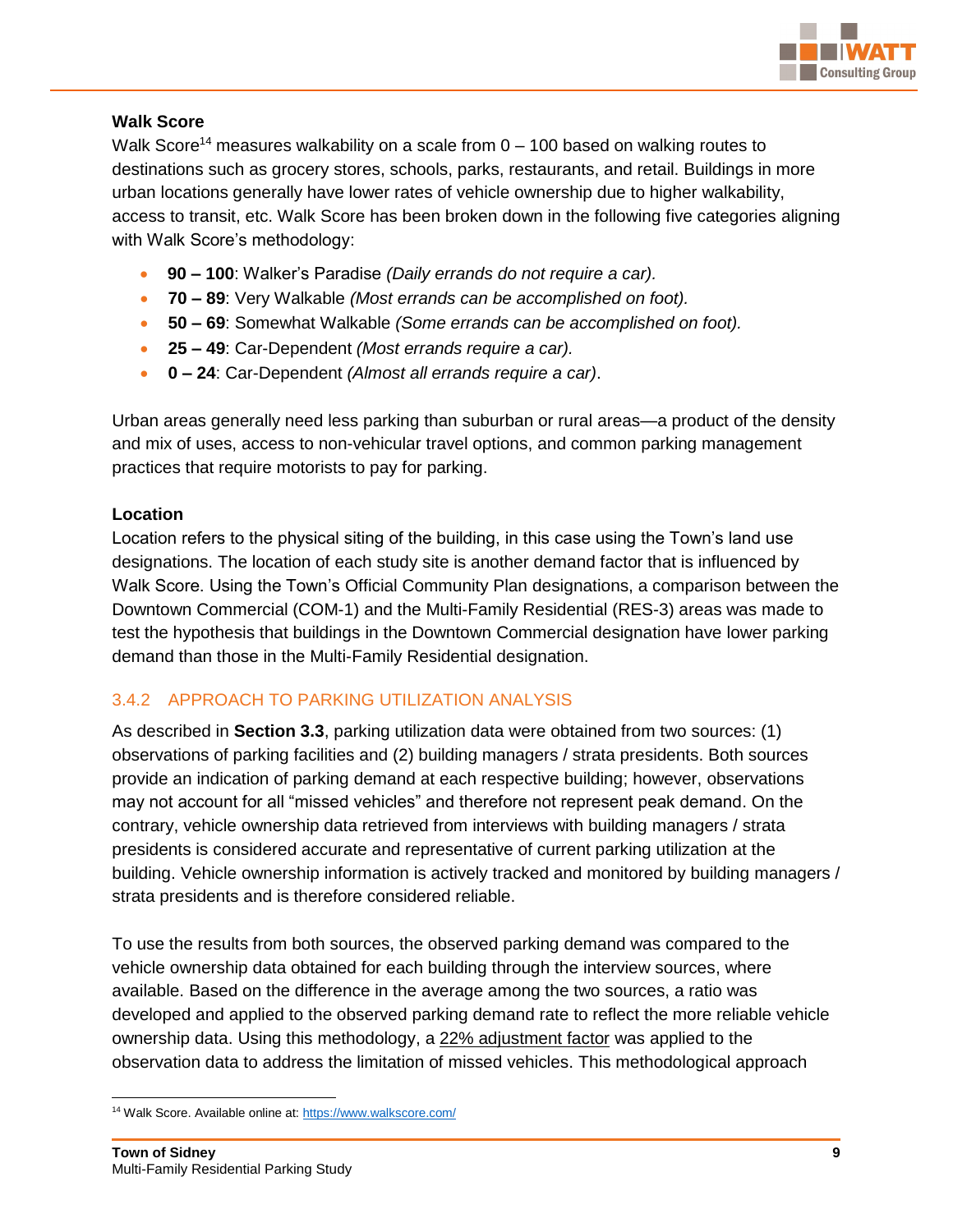

was followed to ensure that the study findings would be conservative and not under estimate parking utilization.

Other parking studies such as the Metro Vancouver Apartment Parking Study, have recommended up to a 10% adjustment factor for observations of residential parking to account for missed vehicles. However, to the project team's knowledge, there is not any published research that has applied an adjustment factor using observation data and vehicle ownership data from a residential building. Therefore, the 22% adjustment factor that was applied to the observations is an original method developed by Watt Consulting Group and is considered the most accurate method of factoring for vehicles that were "missed" during the observations.

# <span id="page-13-0"></span>**3.5 LIMITATIONS**

This study acknowledges the following limitations, which may allow for a margin of error in the results:

- The study did not measure on-street parking utilization and therefore, any resident or visitor vehicles parked on-street could not be attributed to the average utilization reported.
- Some of the condominium units in the sample may be used for rental purposes but they were not explicitly identified. The extent to which this is occurring in Sidney is unknown and therefore provides a level of uncertainty. Therefore the study did not categorize those units as market rental. More research is needed to identify and estimate the extent of these types of units in the Town and to better understand how parking demand in those units compares to typical condominium and market rental units.
- Parking demand by unit type is based on ratios from Metro Vancouver, which may not reflect local conditions. The only way to truly determine parking demand by unit type in Sidney would be to survey households to specifically understand how many vehicles are owned by each unit type. Limited budget / time did not allow for this to be done.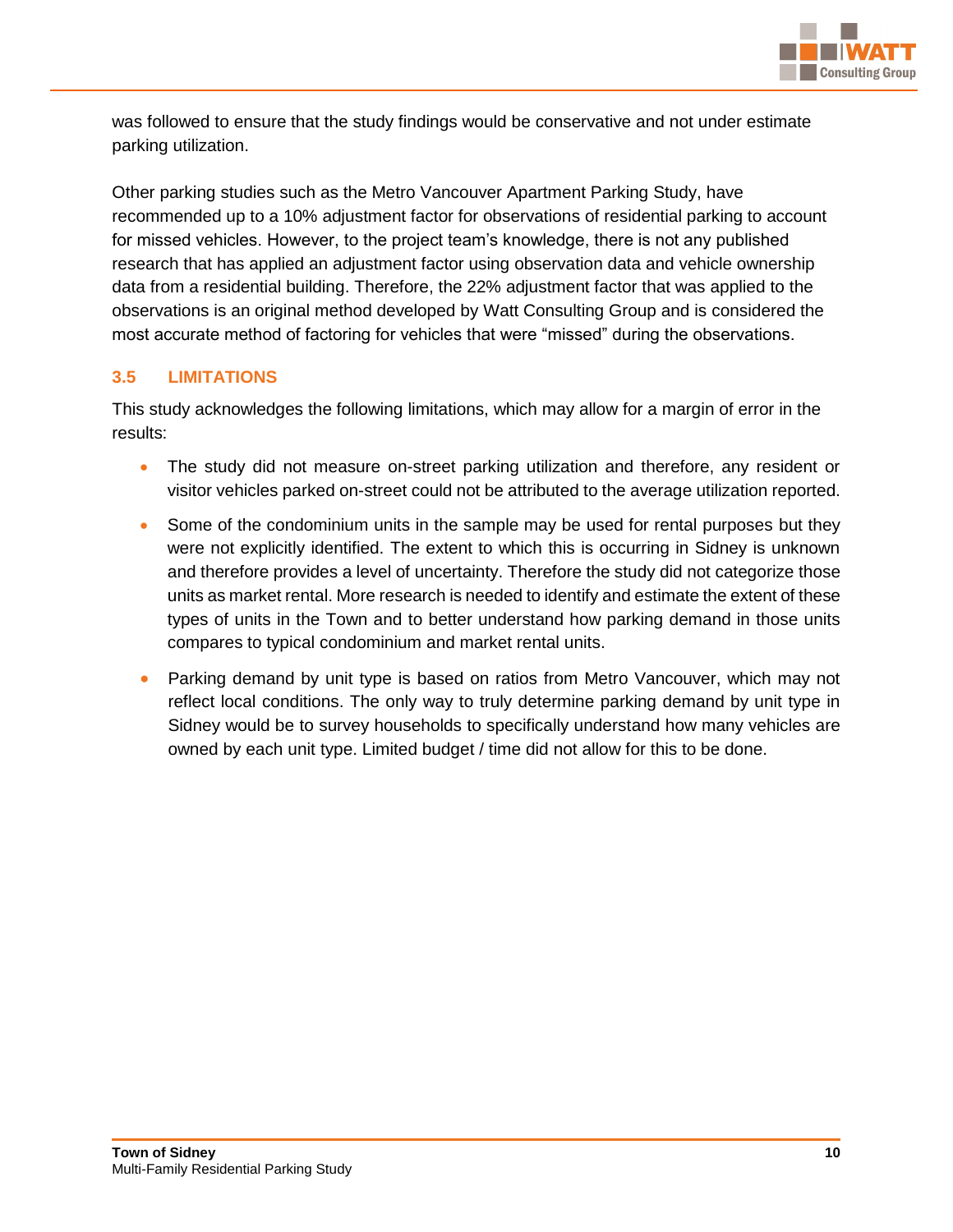

# <span id="page-14-0"></span>**4.0 PARKING SUPPLY AND UTILIZATION ANALYSIS**

The vast majority of units in the sample consisted of two-bedroom units with 63% of the total number of units (see **Table 3**).

*TABLE 3. APARTMENT UNIT TYPE DISTRIBUTION*

| <b>Unit Type (Bedrooms)</b> | <b>Sample Size</b> |
|-----------------------------|--------------------|
| Studio units                | 29 $(4%)$          |
| 1-bedroom units             | 219 (30%)          |
| 2-bedroom units             | 469 (63%)          |
| 3-bedroom units             | 22(3%)             |
| <b>Total</b>                | 739                |

In general, the Town has a greater number of condominium multi-family buildings compared to rental buildings. This is also evident in the corresponding distribution of the sample, with almost 80% of the multi-family buildings being condominiums (see **Table 4**).

#### *TABLE 4. HOUSING TENURE DISTRIBUTION*

| <b>Housing Tenure</b> | <b>Sample Size</b> |
|-----------------------|--------------------|
| Rental                | 7(11%)             |
| Condominium           | 27 (79%)           |
| <b>Total</b>          | 34                 |

#### <span id="page-14-1"></span>**4.1 AVERAGE PARKING UTILIZATION**

The average parking utilization across the 34 apartment buildings that were observed was 0.95 vehicles per unit. Overall, parking demand is close to the minimum requirement set by the Town of Sidney of 1 parking stall per unit. Parking utilization for each of the buildings ranged from 0.51 to 1.46 vehicles per unit. A detailed analysis of parking utilization and its relationship with different factors is presented in **Sections 4.4 – 4.9**.

#### <span id="page-14-2"></span>**4.2 AVERAGE PARKING OCCUPANCY**

Overall, an average of 87% parking occupancy was estimated for all apartment buildings that were observed. As mentioned in the previous section, parking occupancy verifies whether the expected demand meets the actual parking demand. Parking occupancy did not have a significant correlation with any of the factors mentioned in the previous section (i.e., tenure, OCP designation, building age, walkability).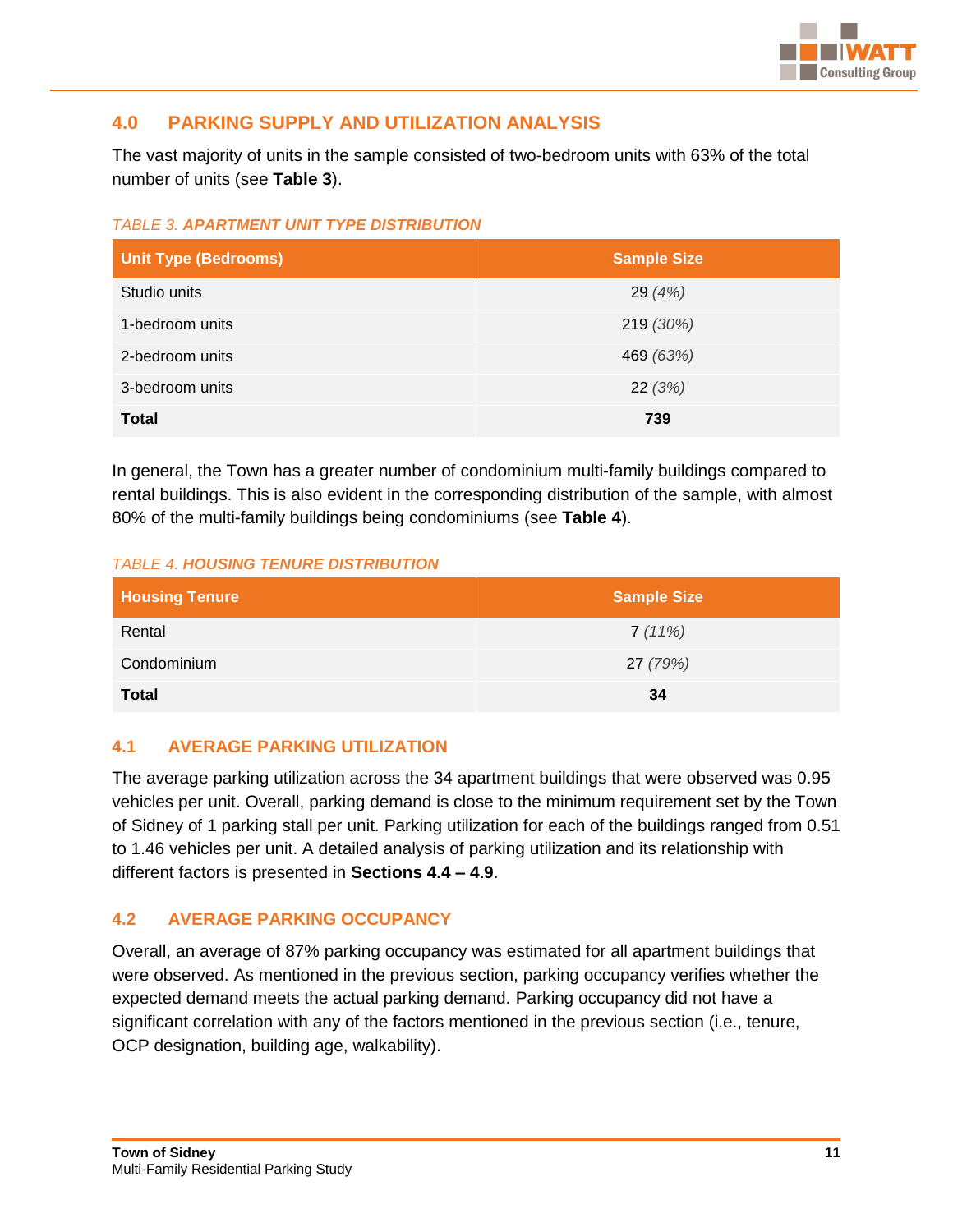

#### <span id="page-15-0"></span>**4.3 AVERAGE PARKING SUPPLY PER UNIT**

Parking supply across the Town averaged at 1.12 parking spaces per unit, spanning from 0.75 to 1.56 spaces per unit.

#### <span id="page-15-1"></span>**4.4 ESTIMATED PARKING UTILIZATION BY UNIT TYPE**

Generally, the average number of vehicles per household increases with the number of bedrooms. Based on the parking utilization derived from this study and by using the demand ratios per unit type derived from best practices, as described in **Section 3.4.1**, the following are the results of this analysis (see **Table 5**). It is estimated that studio and 1-bedroom units have at most one vehicle to park.

#### *TABLE 5. VEHICLE PARKING DEMAND BY UNIT TYPE*

| Unit Type (Bedrooms)      | <b>Parked Vehicles Per Unit</b> |
|---------------------------|---------------------------------|
| Studio units $(n=29)$     | 0.56                            |
| 1-bedroom units $(n=219)$ | 0.79                            |
| 2-bedroom units $(n=469)$ | 1.01                            |
| 3-bedroom units $(n=22)$  | 1.22                            |

#### <span id="page-15-2"></span>**4.5 RELATIONSHIP WITH HOUSING TENURE**

As expected, based on similar studies in other communities, parking utilization for condominiums was found to be higher compared to rental units at 0.97 vehicles per unit and 0.86 vehicles per unit, respectively. Therefore, parking demand in condominium buildings was found to be 13% higher than rental buildings. As indicated in the limitations (**Section 3.5**), some of the condominium units in the sample may be used for rental purposes but they were not explicitly identified. The extent to which this is occurring in Sidney is unknown and therefore provides a level of uncertainty.

Parking occupancy between the two housing tenures showed a slight difference with condominium apartments having an 88% occupancy rate, compared to 81% for rental apartments (see **Table 6**). Therefore, not only was vehicle ownership higher in condominium units compared to rental, but a higher proportion of the parking spaces provided in condominium buildings were occupied with vehicles.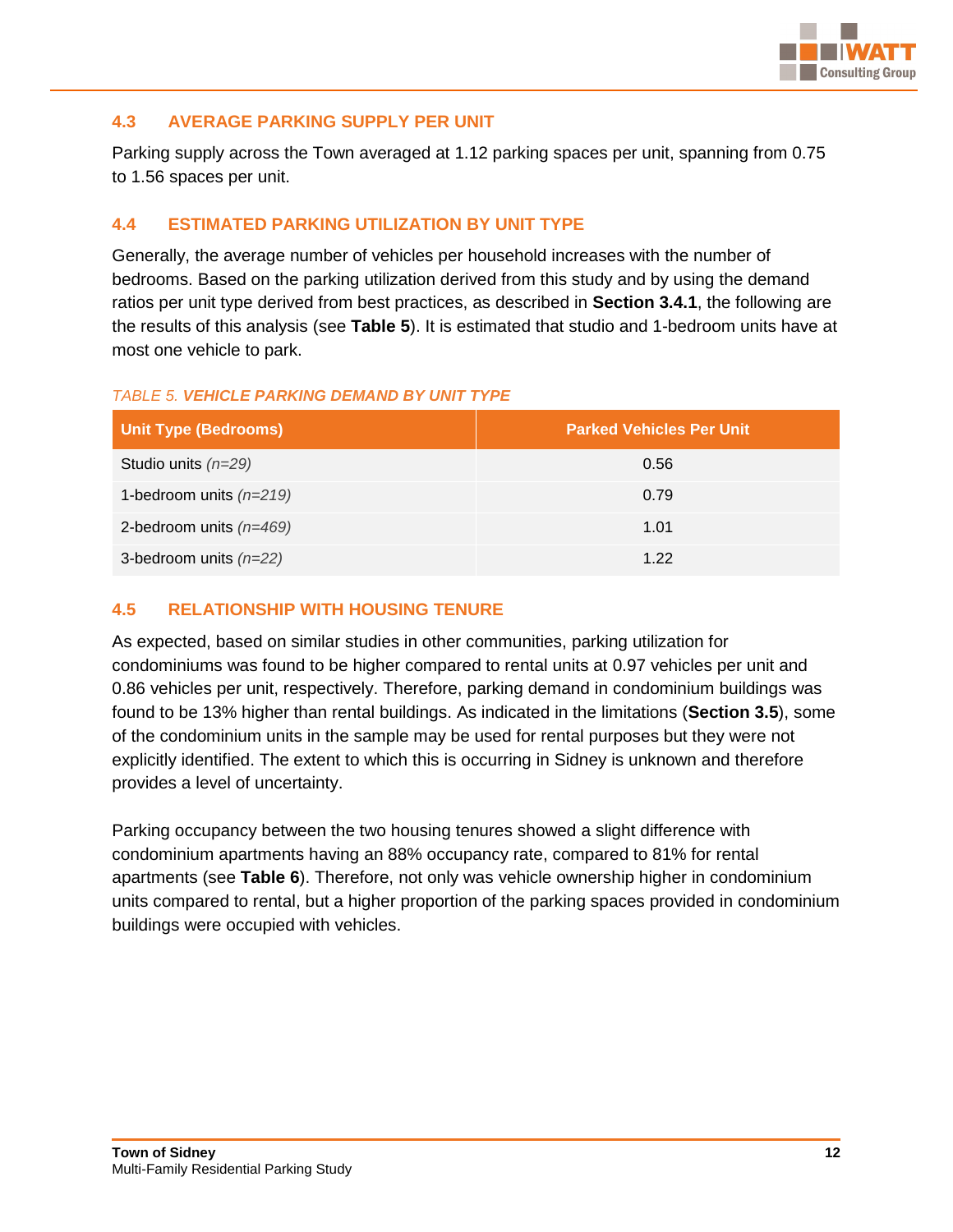

#### *TABLE 6. VEHICLE PARKING DEMAND BY HOUSING TENURE*

| <b>Housing Tenure</b> | <b>Parked Vehicles Per Unit</b> | <b>Parking Occupancy</b> |
|-----------------------|---------------------------------|--------------------------|
| Condominium $(n=27)$  | 0.97                            | 88%                      |
| Rental $(n=7)$        | 0.86                            | 81%                      |

The results indicate that for both rental and condominiums, the parking supply exceeds demand across the Town (see **Table 7**). However, it appears that for rental buildings the parking oversupply is more significant (25%), whereas in condominium buildings it is closer to the actual parking demand.

#### *TABLE 7. RESIDENT PARKING DEMAND BY HOUSING TENURE*

| <b>Housing Tenure</b> | <b>Parking Stalls per Unit</b> | <b>Parked Vehicles per</b><br><b>Unit</b> | <b>Parking</b><br><b>Oversupply /</b><br><b>Undersupply</b><br><b>Estimate</b> |
|-----------------------|--------------------------------|-------------------------------------------|--------------------------------------------------------------------------------|
| Condominium $(n=27)$  | 1.13                           | 0.97                                      | 16%                                                                            |
| Rental $(n=7)$        | 1.07                           | 0.86                                      | 25%                                                                            |

#### <span id="page-16-0"></span>**4.6 RELATIONSHIP WITH OCP DESIGNATIONS**

Buildings in the Downtown Commercial (COM-1) area have a similar number of parking stalls provided per unit with those in the Multi-family Residential (RES-3) area. Parking utilization also generally appears to be similar between both designations, with demand being slightly higher in COM-1 (0.97 vehicles per unit versus 0.94 vehicles per unit for RES-3), see **Table 8**. While buildings in both OCP designations provide more parking than the parking utilization, it appears that supply in for COM-1 buildings more closely reflects actual demand.

#### *TABLE 8. RESIDENT PARKING DEMAND BY OCP DESIGNATION*

| <b>OCP Designation</b>                         | <b>Parking Stalls per Unit</b> | <b>Parked Vehicles per</b><br><b>Unit</b> | <b>Parking</b><br><b>Oversupply /</b><br><b>Undersupply</b><br><b>Estimate</b> |
|------------------------------------------------|--------------------------------|-------------------------------------------|--------------------------------------------------------------------------------|
| Downtown Commercial<br>$(COM-1)$ $(n=12)$      | 1.10                           | 0.97                                      | 14%                                                                            |
| Multi-family Residential<br>$(RES-3)$ $(n=22)$ | 1.12                           | 0.94                                      | <b>20%</b>                                                                     |

#### <span id="page-16-1"></span>**4.7 RELATIONSHIP WITH BUILDING AGE**

A pattern was identified with condominium and rental apartment buildings in relationship with building age. In reverse to what is typically observed for older buildings, as shown in **Table 9**, it appears that both parking supply and demand were the lowest in the oldest buildings observed (i.e., 1960-70). The parking supply and demand increased for buildings that were built until the 1990s. From 2000-2015, the parking stalls per unit and parked vehicles per unit started to be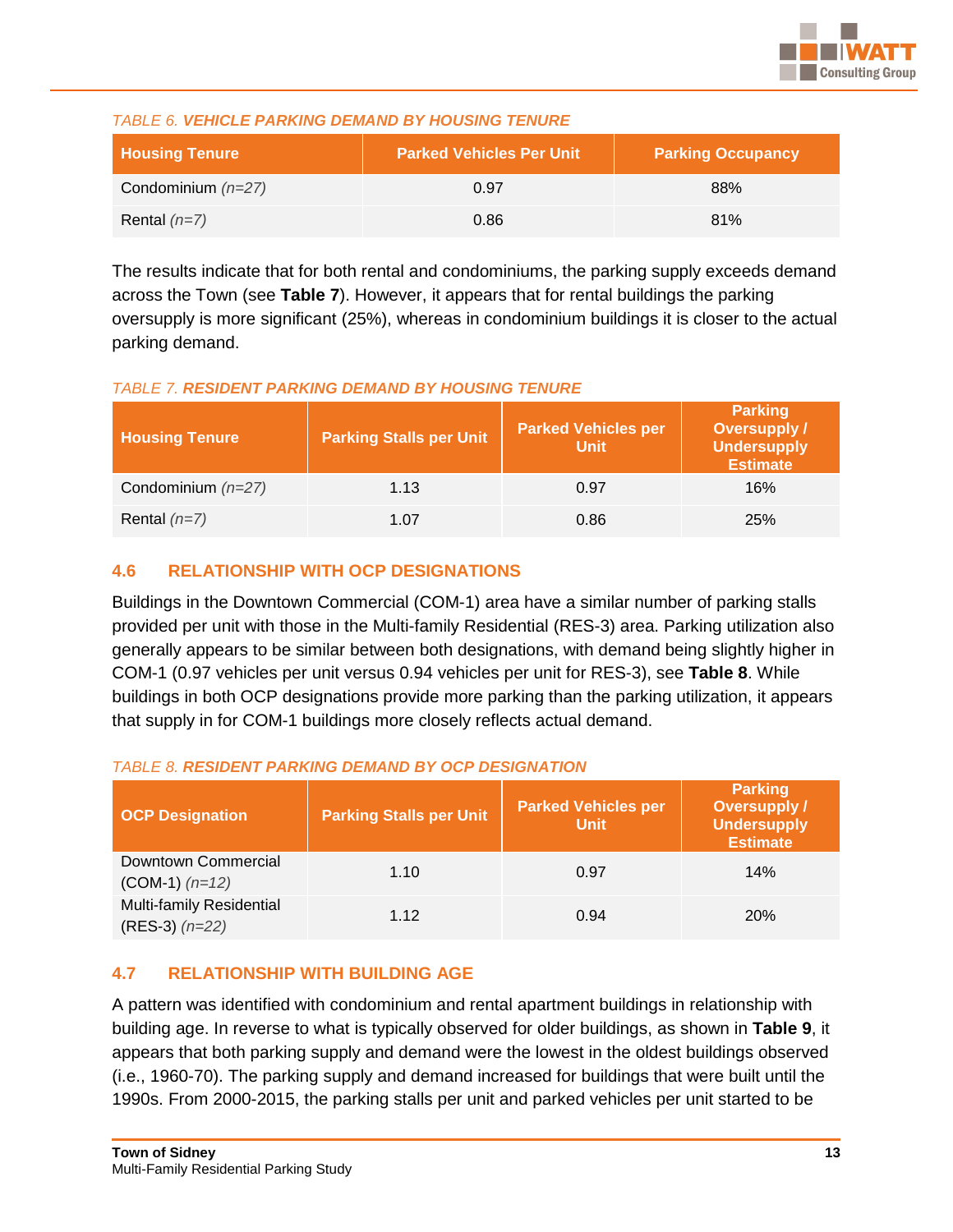

more aligned. This suggests that over the last 19 years, apartment buildings in Sidney have generally provided parking that has aligned with actual parking demand (i.e., parking oversupply is significantly lower than previous decades).

| <b>Building Age</b> | <b>Parking Stalls per Unit</b> | <b>Parked Vehicles per</b><br><b>Unit</b> | <b>Parking</b><br><b>Oversupply /</b><br><b>Undersupply</b><br><b>Estimate</b> |
|---------------------|--------------------------------|-------------------------------------------|--------------------------------------------------------------------------------|
| $1960 - 70$ (n=5)   | 0.99                           | 0.81                                      | 21%                                                                            |
| $1970 - 80$ (n=2)   | 1.26                           | 0.97                                      | 31%                                                                            |
| $1980 - 90$ (n=5)   | 1.31                           | 0.99                                      | 32%                                                                            |
| $1990 - 00$ (n=4)   | 1.04                           | 1.03                                      | 1%                                                                             |
| $2000 - 10$ (n=11)  | 1.16                           | 0.99                                      | 17%                                                                            |
| $2010 - 15$ (n=7)   | 1.00                           | 0.90                                      | 11%                                                                            |

#### *TABLE 9. RESIDENT PARKING DEMAND BY BUILDING AGE*

# <span id="page-17-0"></span>**4.8 RELATIONSHIP WITH WALKABILITY**

Most of the condominium and rental apartment buildings were found in two categories of Walk Score (70 – 89 and 90 – 100). As expected, the higher the Walk Score, the lower the parking supply and demand. The other Walk Score categories cannot be reliably used as the sample size is too small (1 – 2 buildings per category). For the buildings that belong in the  $70 - 89$ category, which is generally described as "Very Walkable" (most errands can be accomplished on foot), the parking utilization was found at 1 vehicle per unit. The highest Walk Score category 90 – 100, is described as "Walker's Paradise" (daily errands do not require a car). For this category, parking utilization was found to be 12% lower than the 70 – 89 category with 0.90 vehicles per unit (see **Table 10**).

#### *TABLE 10. RESIDENT PARKING DEMAND BY WALK SCORE*

| <b>Walk Score</b> | <b>Parking Stalls per Unit</b> | <b>Parked Vehicles per</b><br><b>Unit</b> | Parking<br><b>Oversupply /</b><br><b>Undersupply</b><br><b>Estimate</b> |
|-------------------|--------------------------------|-------------------------------------------|-------------------------------------------------------------------------|
| $0 - 24$ $(n=1)$  | 1.00                           | 0.85                                      | 18%                                                                     |
| $25 - 49$ (n=2)   | 1.25                           | 0.94                                      | 33%                                                                     |
| $50 - 69$ (n=2)   | 1.37                           | 1.03                                      | 33%                                                                     |
| $70 - 89$ (n=17)  | 1.10                           | 1.00                                      | 11%                                                                     |
| $90 - 100$ (n=12) | 1.08                           | 0.88                                      | 23%                                                                     |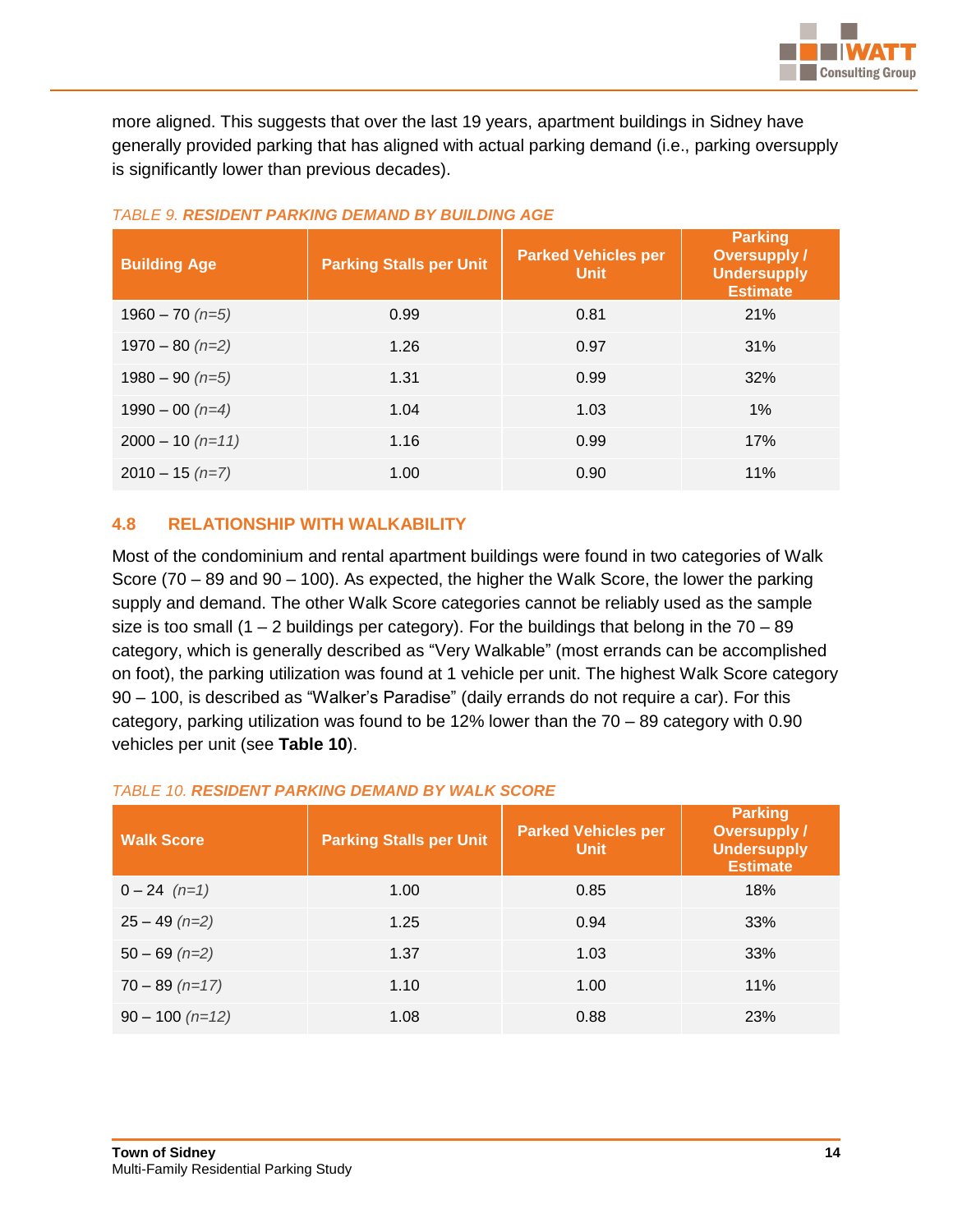

#### <span id="page-18-0"></span>**4.9 RELATIONSHIP WITH PARKING SUPPLY**

The hypothesis that the greater the parking supply (i.e., parking spaces per unit), the greater the parking utilization appeared to be true to some extent. A correlation between the two variables was found, as evident in **Figure 3**, but it is not a strong relationship as there are other factors that influence parking utilization.



*FIGURE 3: SCATTER PLOT OF PARKING SUPPLY WITH PARKING UTILIZATION*

The figure above presents a positive correlation of parking supply and parking utilization, whereby as the parking supply becomes greater, the higher the parking utilization. While not corroborating past parking studies, this finding generally indicates that the parking supply rate approved for a residential building can influence the travel behaviour of residents; that is, with greater access to parking options, the easier it is for residents to choose driving as their primary mode of transportation (by easing car ownership and by easing car use). However, based on the results in this study, there are multiple factors influencing utilization and consequently, it was concluded that parking supply does influence utilization but it is not the only factor.

#### <span id="page-18-1"></span>**4.10 FURTHER TELEPHONE INTERVIEW RESULTS**

Apart from the quantitative analysis completed above, part of the telephone interviews focused on other aspects related to parking, such as whether parking fees are bundled with rent or strata fees; if parking fees have created issues or resulted in negative impacts; and if the strata presidents and building managers were aware of residents parking their vehicle (or second vehicle) on-street. The information provided by the interviewees on these subjects were more anecdotal in nature, representing their perceptions and observations of their building. As such,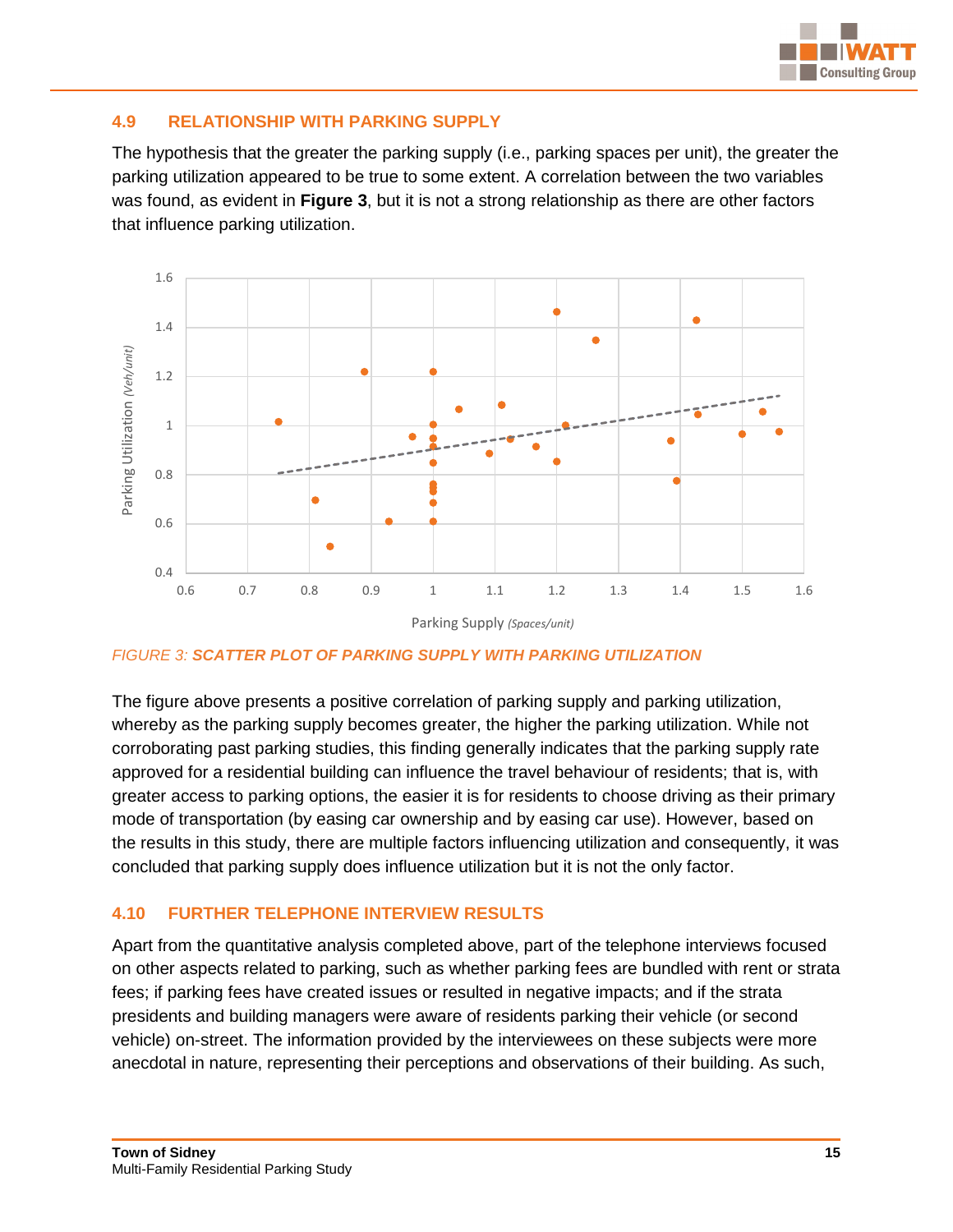

these results have been included for information purposes only and do not represent any conclusions.

#### <span id="page-19-0"></span>4.10.1 RENTAL BUILDINGS

Six out of 7 rental building managers responded to the telephone interview. Key findings from the conversations are as follows:

- Only one out of the six rental buildings has unbundled parking costs from the unit rent; the rest are including it in the unit rent.
- The one rental building that has paid parking as separate from rent expressed no issues or negative impacts with that arrangement.
- Two out of the six rental buildings identified that they are aware—but cannot confidently conclude—that some residents are parking their vehicle (or second vehicle) on-street.

# <span id="page-19-1"></span>4.10.2 CONDOMINIUM BUILDINGS

More than half of the strata presidents from the condominium buildings responded to the telephone interview, resulting in a 59% response rate. Key findings from the conversations are as follows:

- Condominium units have at least one parking space allocated to them and it is bundled with the price of the unit.
- Four out of the 16 buildings that responded identified that they offer a second parking stall for an additional cost that ranges from \$20 - \$25 per month.
- Parking facilities are commonly managed by strata councils, who decide which unit will get a parking stall.
- One out of four (25%) buildings expressed issues with the lack of visitor parking, especially for visitors that wish to stay overnight.
- About 44% of the interviewees reported that they were aware of residents parking their vehicle (or second vehicle) on-street, but could not definitively conclude the extent to which this is occurring.